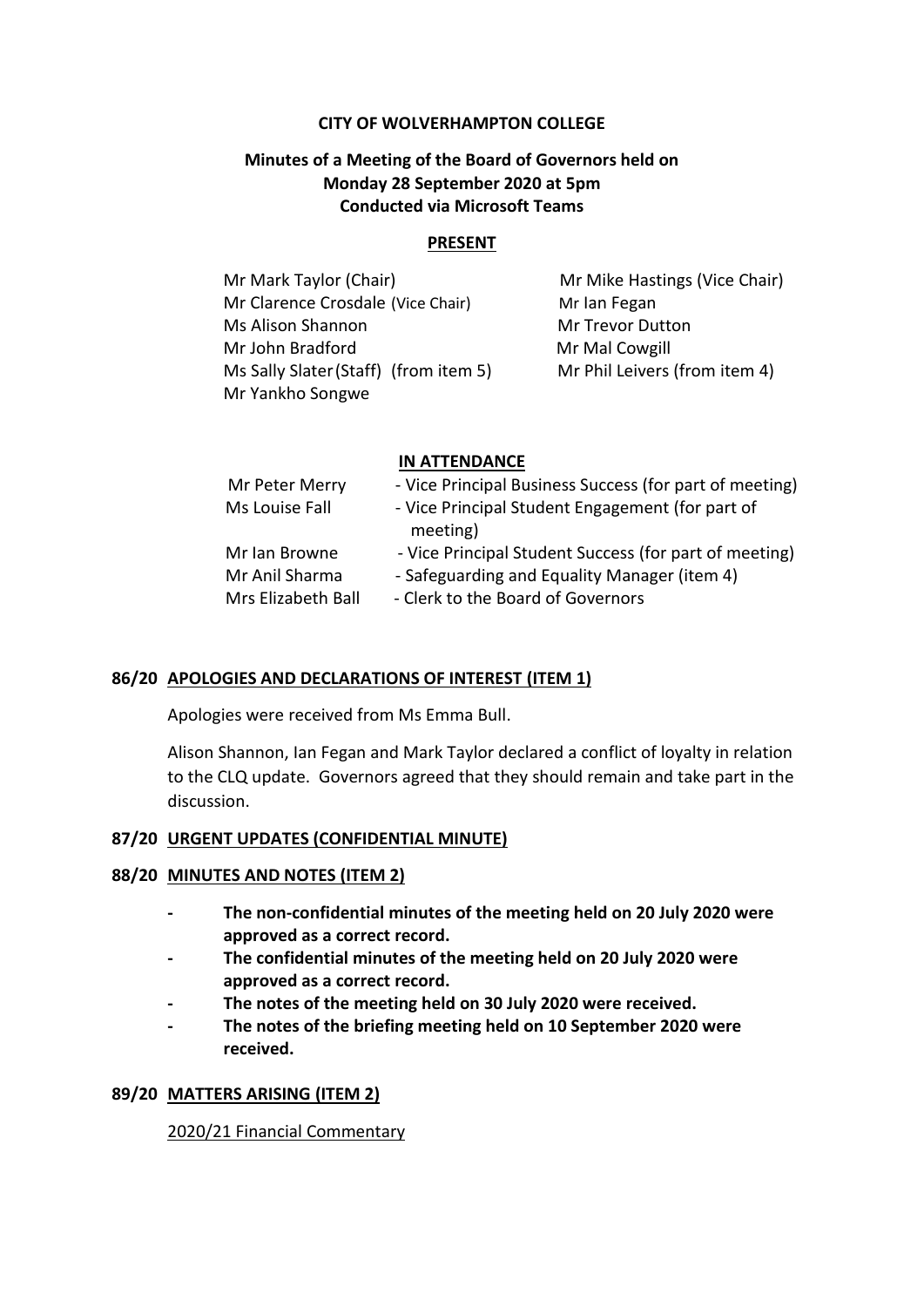It was reported that the Vice Principal Business Success will provide a report on the position if ESFA funding was received by the College on a 'flat' profile as part of his next financial update.

Governors noted that in finalising the submission of the budget to the ESFA, the Vice Principal Business Success met with a group of four Governors.

#### Safeguarding report

It was noted that a presentation on the safeguarding report and policy was being made as part of the meeting.

### Report from the Audit Committee

It was noted that the Clerk will be circulating the updated Anti-Fraud Policy and Anti-Bribery Policy to all staff together with a briefing as soon as possible.

### **90/20 CORRESPONDENCE (ITEM 3)**

The Clerk highlighted the correspondence received from the Mayor of the West Midlands and letters relating to the Defence Employer Recognition Scheme Gold award, that had been circulated to Governors in advance of the meeting.

The Principal reported that the Gold Award is presented to employers in recognition of their work with the armed forces and is driven by the Health and Safety Manager through his connections with the military.

### *The Safeguarding and Equality Manager joined the meeting.*

### **91/20 SAFEGUARDING (ITEM 4)**

The Safeguarding and Equality Manager gave a presentation covering how the College deals with safeguarding issues and the whole College approach together with the action taken in response to the COVID 19 outbreak.

It was emphasised that the College adopts an organisational approach based on the principles of creating a safe and welcoming environment for all. This includes ensuring that all staff undertake appropriate training and that there is a safeguarding Governor appointed who meets regularly with the safeguarding lead to discuss referrals and any issues that have arisen.

Governors noted that the responsibilities are also driven by legislation including the Counter Terrorism and Security Act and the requirement to comply with the 'Prevent Duty' with the College plans reflecting locally approved protocols.

Governors were advised the during the COVID 19 lockdown, the College systems were very effective with all vulnerable being identified and contacted.

It was emphasised that the importance of safeguarding is evidenced as it forms a part of every agenda for meetings of the Senior Management Team and the Safeguarding and Equality Manager reported that the College had developed a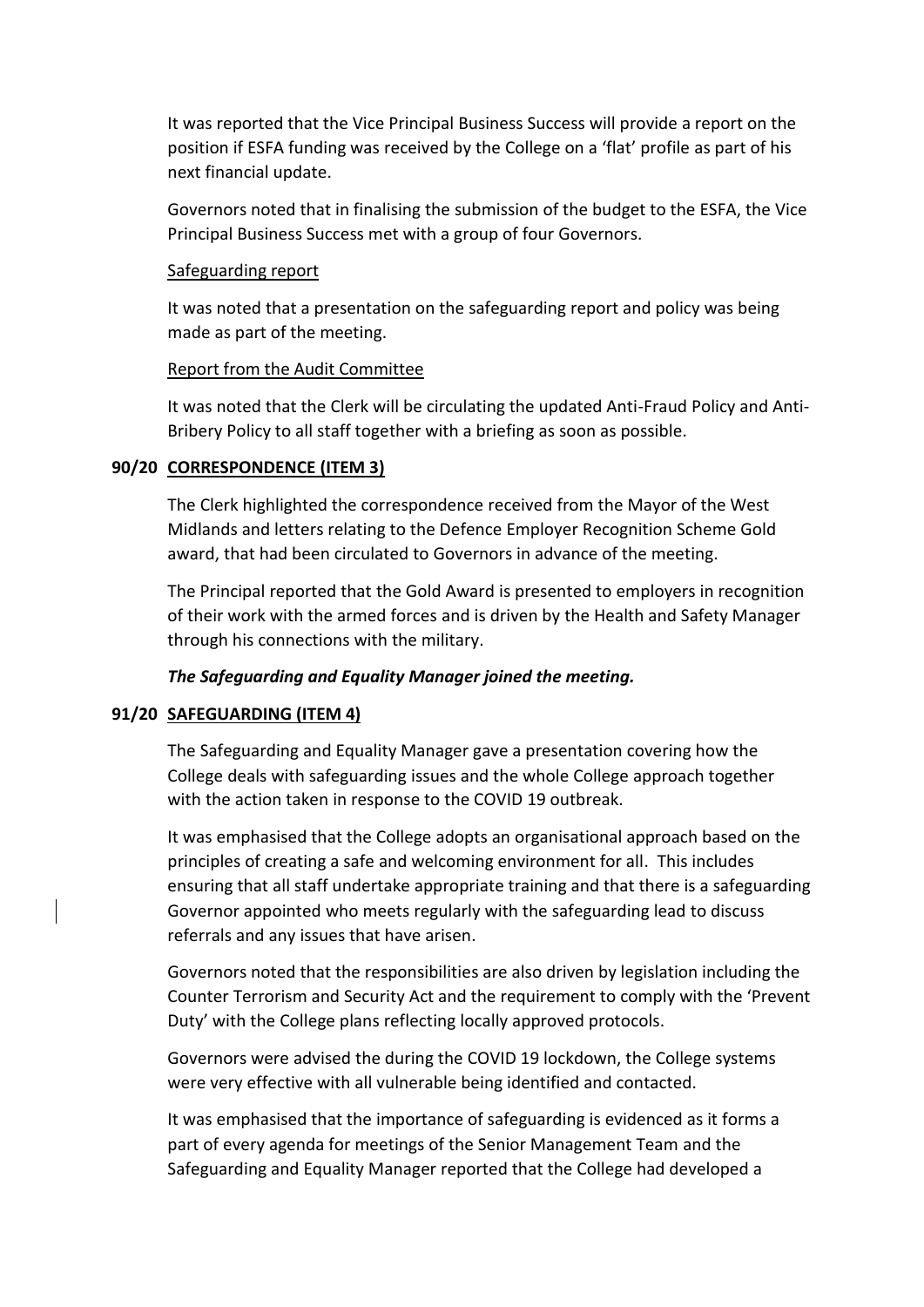strong network of external agencies that can be accessed depending on how serious the issue was, but is also able to provide counselling services or someone for students simply to talk to.

Governors were advised about the relevant processes and procedures that are in place for selection and recruitment of staff, the support for apprentices and employers and for those with mental health issues.

As mental health issues are increasing each year, it was reported that the College has a webpage through which students and staff can access support. Governors commented that the emotional wellbeing of young people was of increasing concern and asked how the volume of young people at the College could be supported.

The Vice Principal Student Engagement reported that a session on safeguarding forms part of the student induction and this is embedded during tutorials. All staff have mandatory training and the safeguarding team engage with staff on a regular basis to ensure that they are clear about the processes.

Governors commented that they believed that the safeguarding policy was very extensive, but that it was important to understand the figures and the data. They asked whether there was more risk in specific facilities and courses and what happens within the College to increase reporting and awareness.

The Safeguarding and Equality Manager advised that there are certain areas where students are at a higher level of risk e.g. the Getting Ahead programme, as these are often vulnerable students and levels of support are increased. Some courses including Health and Social Care and Childcare can attract students who have difficulties themselves and the College does monitor students from certain wards in the City who may be more vulnerable.

It was noted that it is more difficult to engage with construction students but that this is improving.

Governors were reassured by the level of communication with students and by the action that was taken not only during induction but also throughout the year. It was noted however that the level of referrals was also higher in the area of Leisure and Hospitality.

The Safeguarding Lead Governor confirmed that he meets regularly with the Safeguarding and Equality Manager and that their discussions are comprehensive.

He commented that he considered the policy to cover all relevant areas and that when he had asked what one thing had changed over the past year so far as safeguarding was concerned he was advised that it had been the Principal's commitment to safeguarding and how it had been brought into the mainstream agenda for the College, highlighting its importance to every member of staff.

In addition, of particular importance is the partnership relationship between the College, Local Authority, Police and other agencies who appear to admire the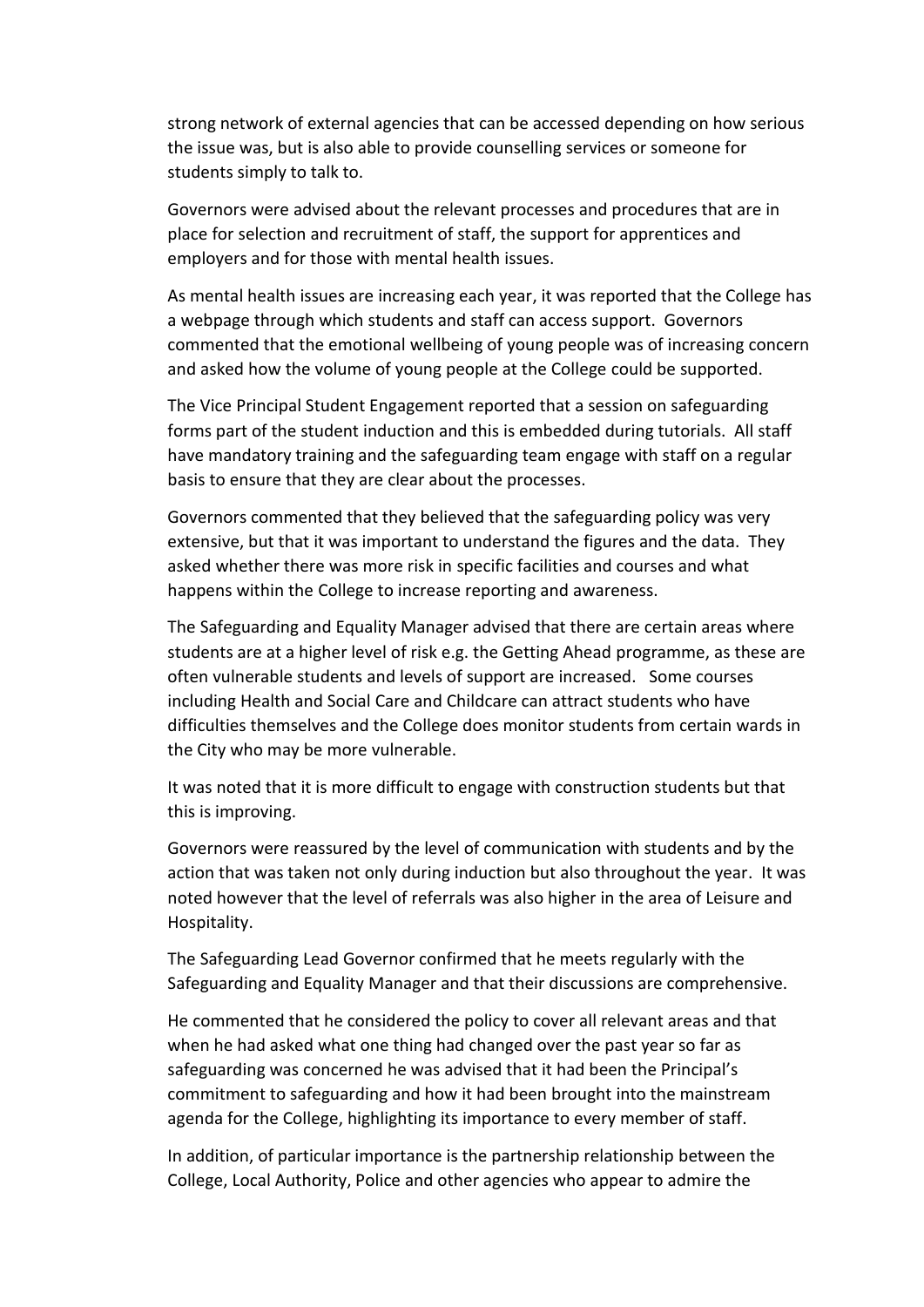approach taken by the College and talk positively about the action that is taken to make sure students are safe.

Governors noted that in the policy staff are advised to be particularly alert to the potential need for early help for a student or apprentice with particular characteristics and makes reference to students who are privately fostered.

As it is very difficult to determine this, Governors asked how the College would be able to identify students who were privately fostered, particularly as they are often not known to the Local Authority.

The Safeguarding and Equality Manager confirmed that this is a difficulty as students may not consider themselves to be in care or want anyone to know. However if a student was identified as being privately fostered this would be shared with the Young People in Care team and the College would make a commitment to support the student.

In relation to the policy Governors proposed that where the Principal was the subject of an allegation the designated Safeguarding Governor should also be included in the process. They also suggested that the policy identify the support that was available to a member of staff that was the subject of an investigation.

They were advised that in these circumstances a member of HR would be assigned to support the member of staff and they would have access to counselling services via the 24/7 Employee Services.

The Safeguarding Governor reported that it was also a positive development that specific reference is made to apprentices in the policy and that there is a safeguarding officer post dedicated to apprentices.

He also asked if it was a concern that there has been a 59% reduction in referrals of those describing themselves as white other and whether there appeared to be any specific reason.

The Vice Principal Student Engagement reported that the figures are based on small numbers and that she did not consider that there was any trend emerging.

Governors commented that it was not clear from the report when issues had arisen internally and that whilst most appear to occur outside College it was important to understand whether there were any incidents e.g. of bullying or harassment within College that needed to be addressed.

The Safeguarding and Equality Manager confirmed that this could be analysed and Governors asked that information about safeguarding issues involving other students could be included in future reports.

### **It was resolved that:**

**- The Safeguarding Policy be approved subject to the changes agreed by the Board of Governors.**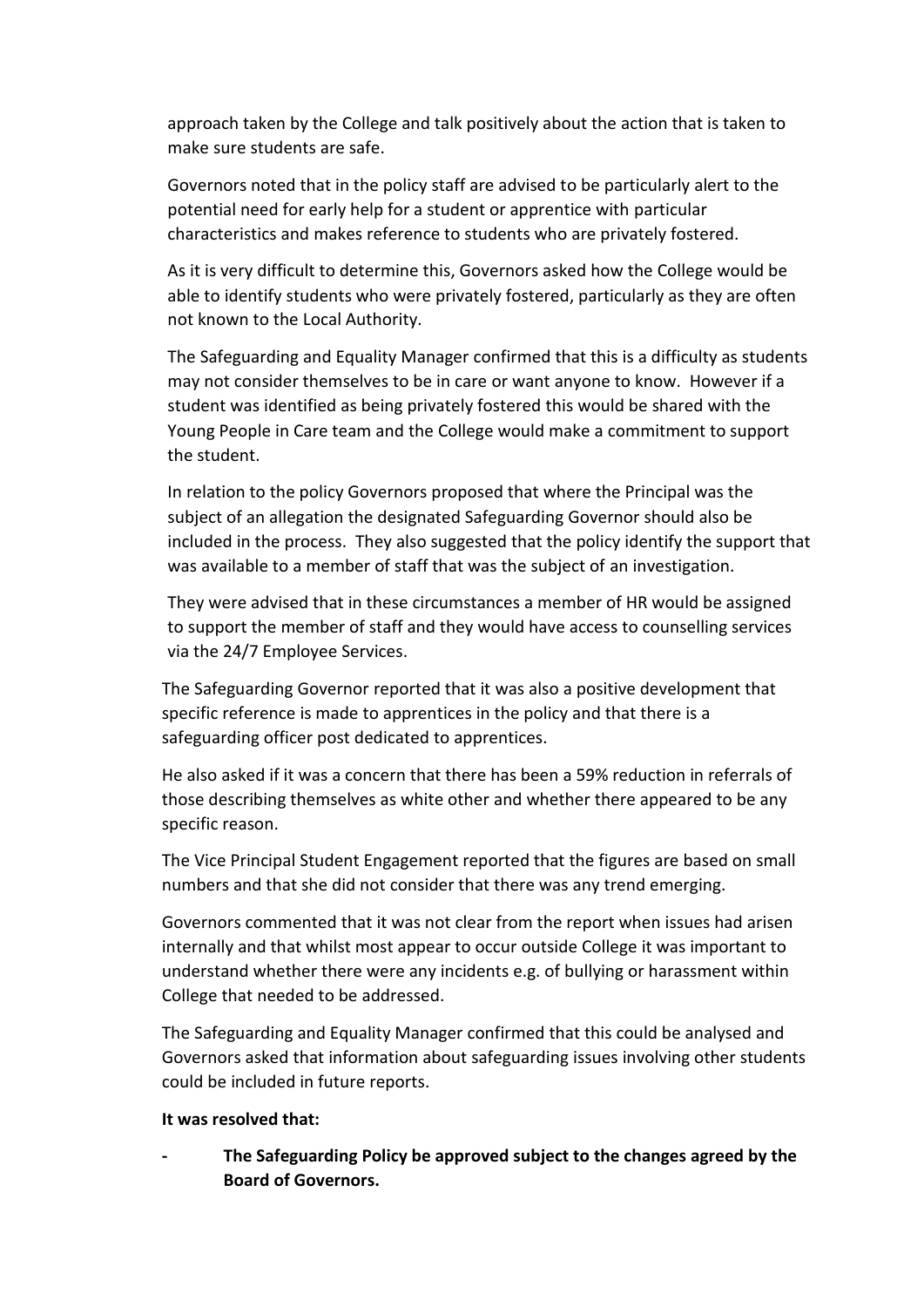### **- The Board of Governors endorse the safeguarding report.**

### *The Safeguarding and Equality Manager left the meeting.*

### *Sally Slater joined the meeting.*

### **92/20 CLQ AND COWTECHC UPDATE (ITEM 5)**

The Principal reported that:

- There has been a positive response to the planning application at Wellington Road and it is anticipated that planning permission will be approved in the near future.
- It is anticipated that the College will be in occupation of the new development at Wellington Road by December 2021.
- The outcome of the bid to the Towns Fund is not yet known but the bid includes funding for the whole of CLQ and how that will be spent is the subject of discussions with the CLQ Board.
- Development of the CLQ is dependent upon funding and the earliest date for completion is probably September 2023. A letter of support for the project has been sent by the Council and the Mayor of the West Midlands Combined Authority to the Secretary of State for Education. The FE Commissioner's Team are also very supportive of the project but had asked the College to consider contingency planning.
- The College has used an independent surveyor to review the Paget Road estate as a result of the outcome of the survey conducted on behalf of the DfE which suggested most of the site fell within category A/B. This does not reflect the actual condition of the estate and action is being taken to ensure that this is recognised.

The Principal confirmed that he anticipated that a full report would be provided to the Campus Transformation Group and/or the Board within the next two months.

### **It was resolved that the report be noted.**

### **93/20 COLLEGE REPORT (ITEM 6)**

### **Student Success**

### 2019/20 Headlines

The Vice Principal Student Success provided an update for Governors on the latest Student Success including achievement rates and progress.

It was noted that the data is subject to a robust validation process but that the ESFA have confirmed that they will not publish an institution-level Qualification Achievement Rates (QAR's) in the National Achievement Rate Tables for the 2019/20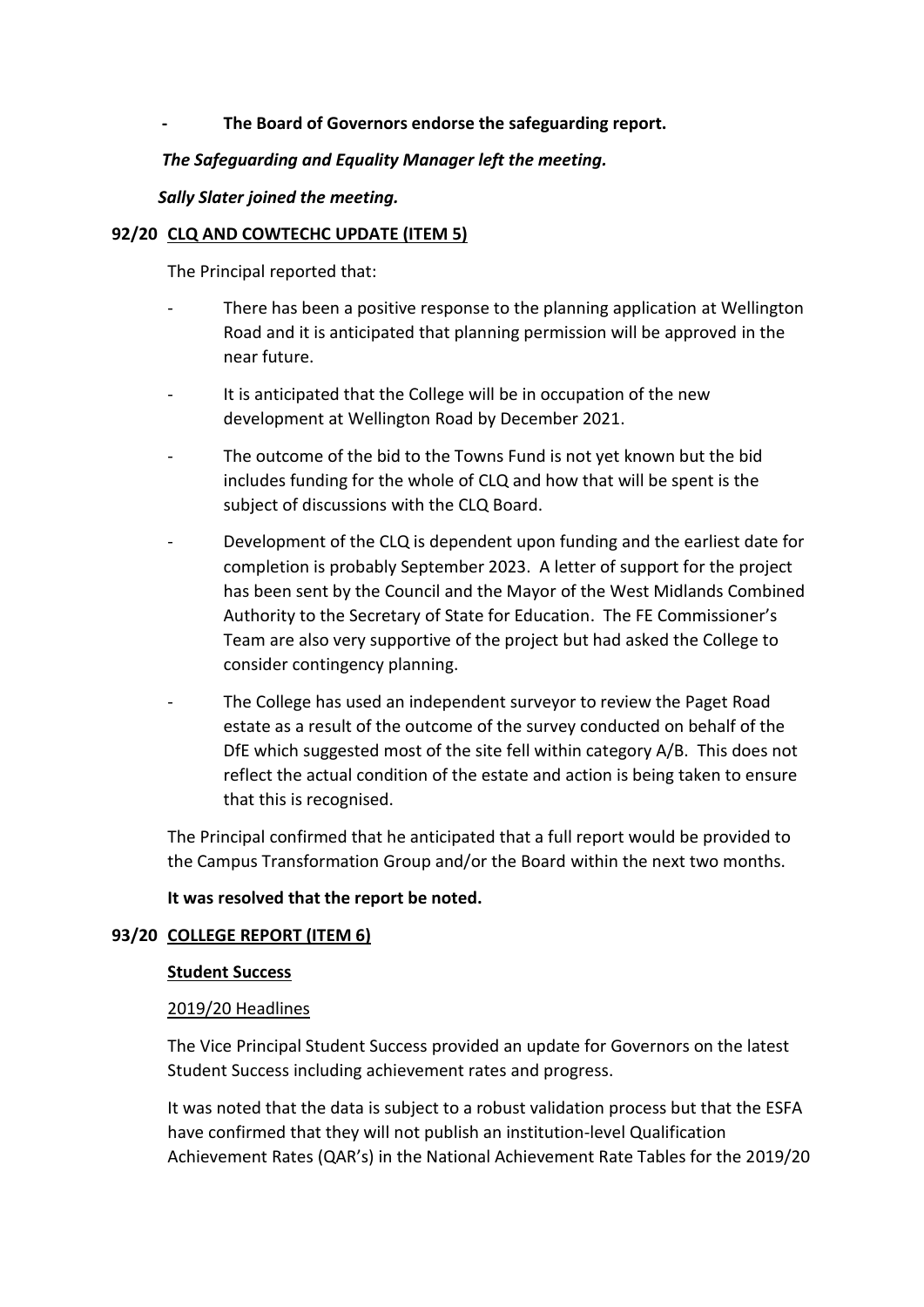academic year in response to COVID 19 and will not supply 2019/20 QAR's for institutions to use internally themselves.

The College will however continue to use data taken from the College system in making comparisons to previous years.

The Vice Principal Student Success reported that since the report was written the number of 'Unknown Outcomes' has reduced significantly and that the College is able to submit data relating to outcomes and resits until 29 October 2020.

It was confirmed that the College now has four consecutive years of improving data and that based on the known outcomes the College's national achievement rate is 87.2% with a best outcome of 90%.

Governors noted that this was against a background of a reduction in delivery hours and increased student numbers and that there was confidence that the College would achieve its target of 88%.

It was reported that there was however an expectation that national averages will increase.

### 2019/20 GCSE English and Maths Achievement Rates

The Vice Principal Student Success reported that overall achievement rates for GSCE English and Maths are both above national average and have increased since 2018/19.

There has also been an increase in achievement of grades 4-9 in both English and Maths and whilst it is not yet clear whether progress scores will be used to measure progress for 2019/20 the College has undertaken a manual check and are expecting positive scores for both demonstrating further progress from 2018/19.

# 2019/20 A Level Achievement Rates

The Vice Principal Student Success reported that the A level pass rates for 2019/20 has improved by 5% compared to 2018/19 with a significant improvement in the achievement of high grades which was based upon a combination of Centre Assessed Grades and grades uplifted by the Algorithm.

It was noted that last year there was a focus on increasing the aspirations of the College A level students, with a particular focus on those students who were capable of achieving at least a B grade.

Despite the situation which developed due to the COVID 19 outbreak the College has continued to support students in accessing positive University destinations

# 2019/20 Apprenticeship Achievement Rates

The Board of Governors noted the continuing impact of the COVID 19 outbreak on apprenticeship achievement rates including the increased number of withdrawals and the delay in the expected end dates for some of the furloughed apprentices.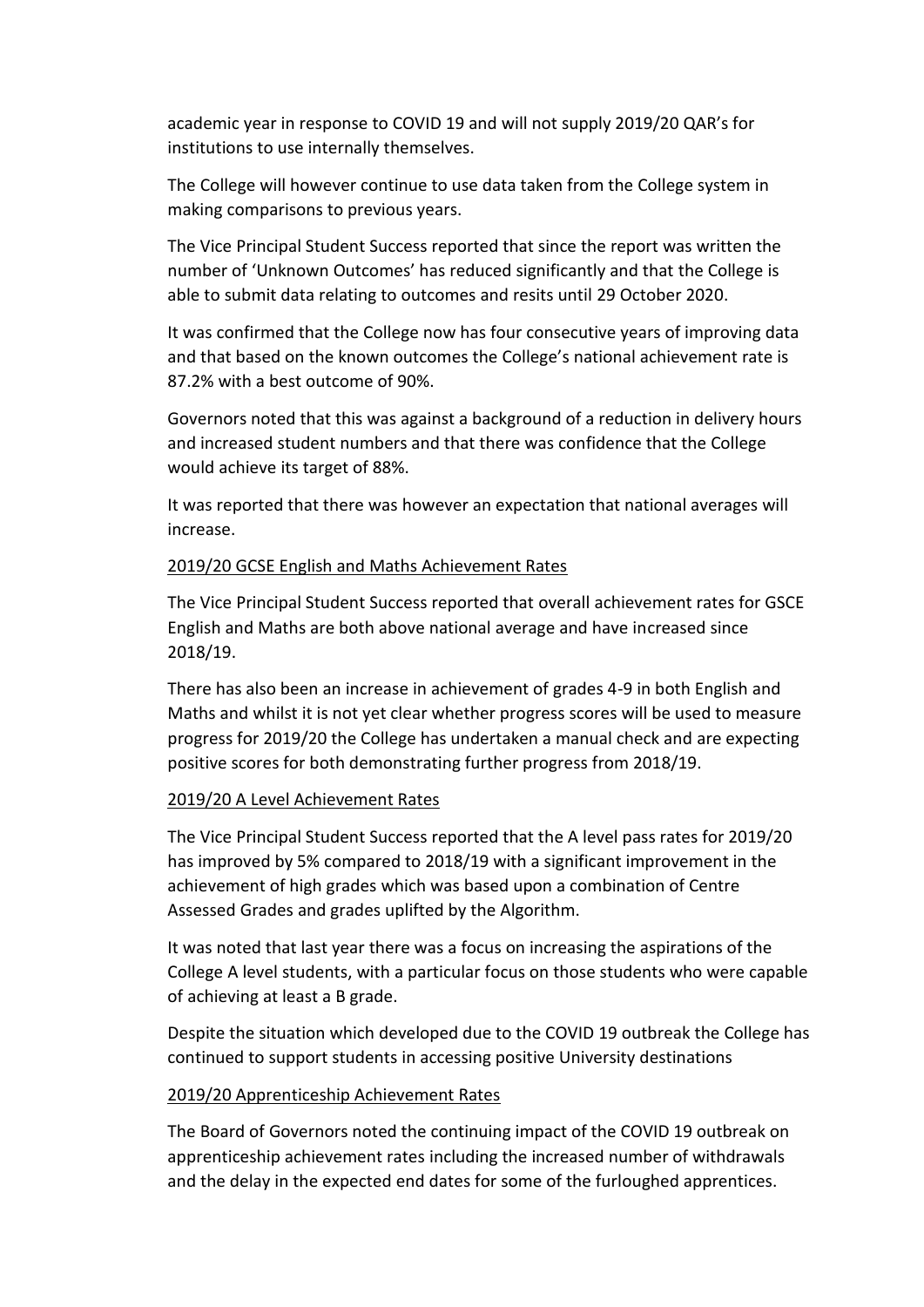It was reported however that the College continues to work hard to maximise overall and timely achievement rates.

Governors asked about the timeliness of completion and the delays which will impact on achievement rates and whether this would affect other Colleges.

The Vice Principal Student Success confirmed that this was a national issue and there was an expectation that national rates will reduce.

Governors considered that the College had achieved good robust and legitimate results and were pleased with the four-year trend of improvement.

In relation to students on site at the College, the Student Governors commented that currently students go outside when they are not in lessons, but there was a concern what would happen as the weather got worse.

He was advised the students should have a classroom allocated to them and that this should be discussed with the student's tutors.

# **It was resolved that the draft 2019/20 achievement levels and the results for A levels, English and Maths be noted.**

#### **Student Engagement**

### 2020/21 Enrolment update

The Principal reported that applications for full time and part time provision are positive and there is confidence that the College will meet its 16-18 funding contract target of 2,030 students.

It was also reported that in relation to adult provision enrolments are positive across the building trades and substantial courses with qualifications and that the College had exceeded its target for Advanced Learning Loans.

Governors asked whether the College would be able to apply for in-year 16-19 growth funding if the current target was exceeded. The Principal advised that whilst the ability for the College to apply for funding had been left open, it was not clear what will happen in the sector as there may be an increase of numbers across the sector.

It was noted however that this was one of the questions that the College would be discussing with the ESFA in the near future.

It was reported that the position relating to apprenticeships is harder to assess but that the College is trying to get those apprentices who are on a break in learning or furloughed back on programme.

Governors were advised that 100 vacancies for apprentices had been filled so far and that the College may receive some achievement funding this year which relates to last year's provision.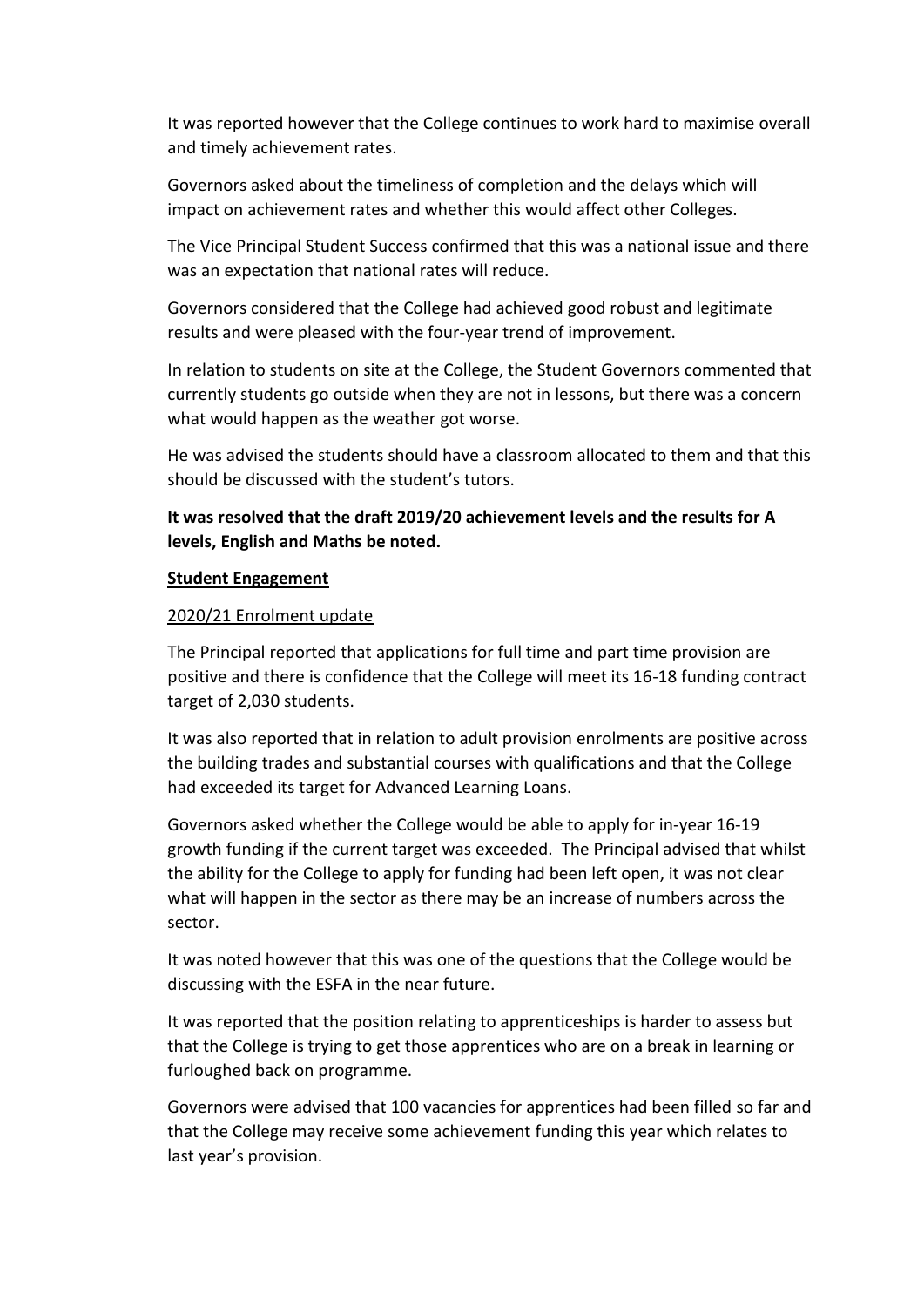In addition, the College will receive Provider Relief funding in respect of non-levy apprentices and funding for 18/19 year olds who need to return to College. It was also reported that the College has engaged with the Chamber of Commerce in relation to the 'Kickstart' scheme.

The Vice Principal Student Success reported that some areas have seen a significant increase in enrolments including Health and Social Care and Electrical courses and that areas that are tracking lower than expected are being monitored.

It was noted that enrolments will continue over the next few weeks, particularly for adults and HE provision.

# **It was resolved that the Board of Governors note the positive start to the 2020/21 enrolments against targets.**

### College Opening

The Vice Principal Student Success updated Governors on the protocols and safety measures that had been put in place at the College. It was reported that the measures are being supported by staff and students and that whilst there were some pressure points at break times students were able to get refreshments and go to classroom areas.

The Vice Principal Student Success confirmed that the processes in place are being tested and that the College has continued with temperature testing which may be a symptom of COVID 19. To date however there had only been two instances of students with raised temperatures and these had related to non COVID 19 illnesses.

One of these was at the Metro One Campus and had been reported previously to Governors. The second more recently had involved an Access to HE student with seventeen other students from the class being asked to self-isolate. The member of staff however had been able to return to work as she had not been in close contact with the student.

It was reported that there had been a reduction in the number of staff that were self isolating due to symptoms or those of a family member.

In addition, to date there were no cases of a member of staff testing positive for Coronavirus, but the College was providing tests for staff that were struggling to get appointments.

The Vice Principal Student Success confirmed that discussions with students showed that they believe the College is doing the best it can and that they feel safe and secure.

Governors commented on the concerns in schools where a significant number of pupils are being sent home despite there being only a few cases and the position at some University campuses. They asked whether there were some lessons to be learnt from the action that was being taken by the College. They also asked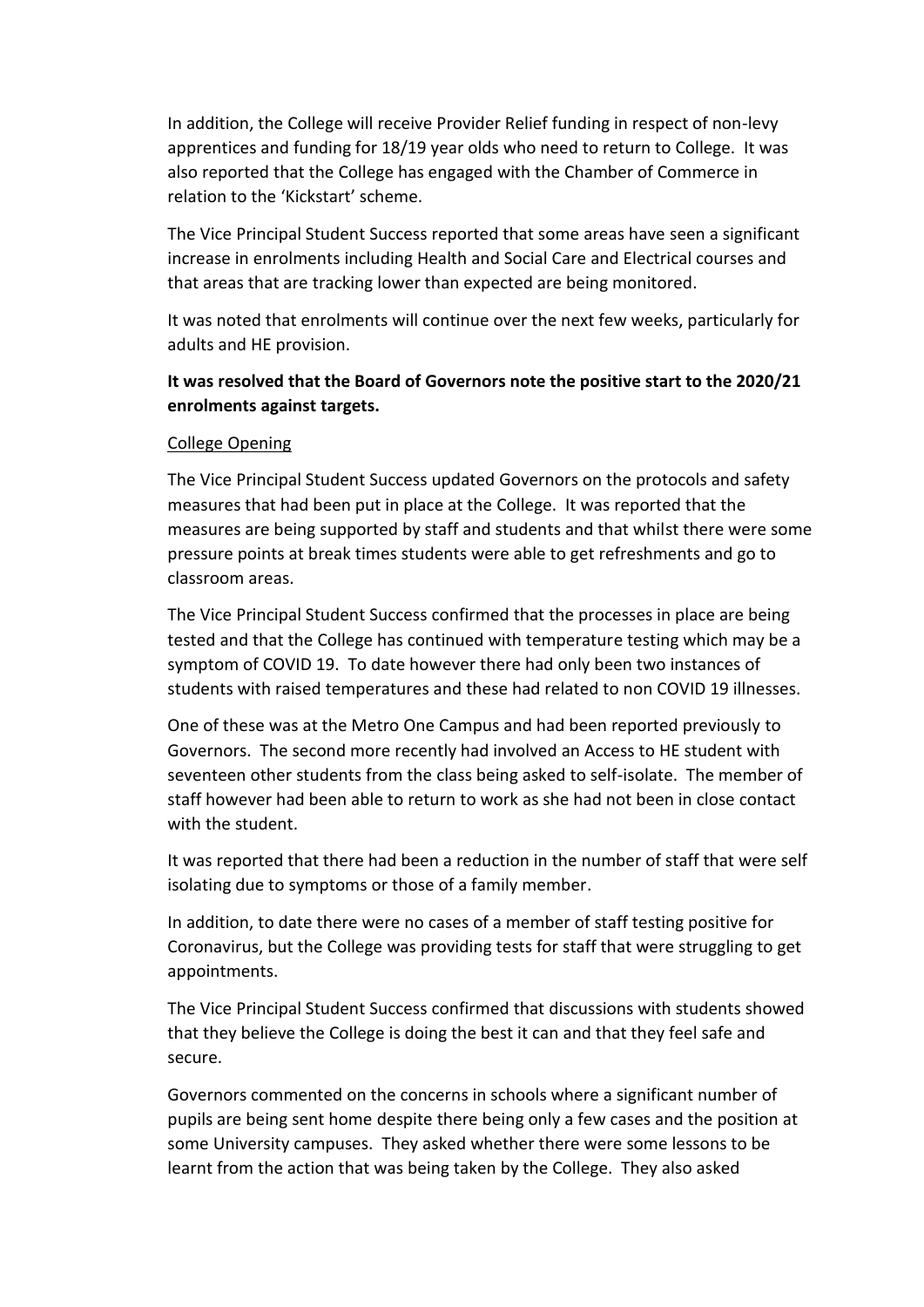whether, when staff are self-isolating, there has been any impact on the College's ability to deliver provision.

The Vice Principal Student Success reported that all students are subject to a temperature check on entry to the site and if the reading is 37.5 degrees or above they have a second check. If this reading remains high, the student is asked to go home and if further symptoms develop to take appropriate action. The student is then contacted to find out if they will be reporting as ill.

It was also reported that staff have retained equipment for working from home and as a result can continue to do so if they are required to self isolate.

# *The Vice Principal Business Success joined the meeting.*

Additionally however, 'student bubbles' at the College are different and are made up of individual classes and not year groups so they can be isolated from other bubbles.

This was the case with the Access to HE Group. However, where there are larger groups, the guidance from Public Health England is that if a distance of 2m is retained between individuals there is no risk and as a result the College is reviewing the planning of classrooms and the students most likely to be at higher risk.

# **It was resolved that the Board of Governors note the efforts of staff and students to deliver a safe re-opening of the College.**

# **Business Success**

# July 2019/20 Management Accounts

The Vice Principal Business Success referred the Board of Governors to the July 2019/20 Management Accounts which had been circulated in advance of the meeting.

It was noted that the management accounts represented the position for the year 2019/20 from which the full financial statements will be developed following the usual year end process.

Key points which were highlighted included:

- The overall the deficit for the year was in line with the forecast when the June management accounts were produced although there had been some movements in income and costs.
- The reduction in income is primarily as a result of a reduction in apprenticeship income directly due to the impact of COVID 19, but this has been balanced through savings and lower costs in July.
- As a contingency, additional provision had been included in relation to a potential increase bad debts which could be released if these do not materialise.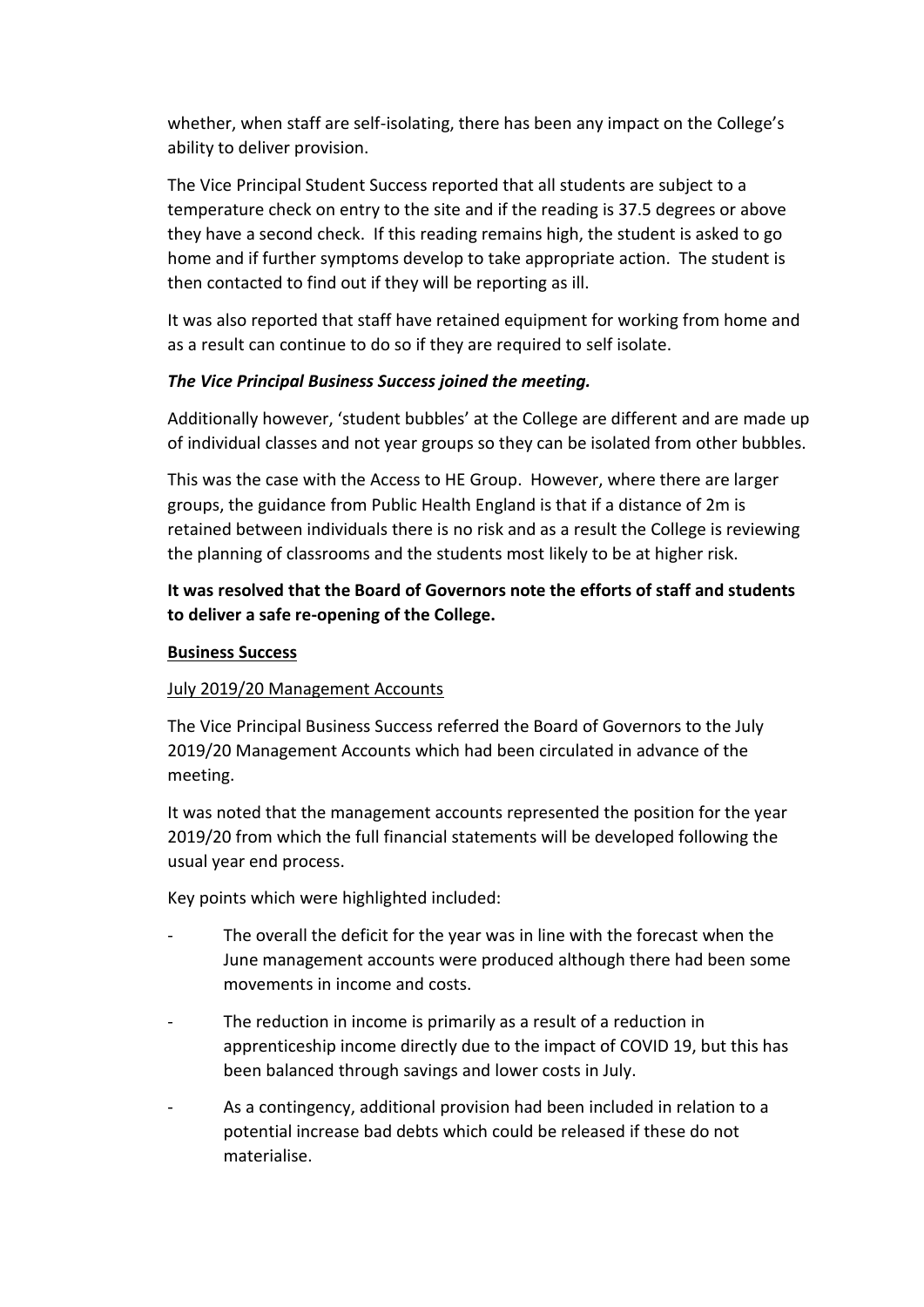- The cash position continues to be closely monitored with an improved position at the year end and ahead of forecast at the end of August 2020.
- Combined management accounts for August and September will be prepared but early indicators are positive although the position relating to apprenticeship funding needs to be monitored.

### **It was resolved that the Board of Governors note the July 2020 financial results.**

### Capital Grants and Proposed Capital Programme

The Vice Principal Business Success reported that following the Government Announcement of £200m of Capital funding being brought forward to 2020/21, the College had been informed of its allocation of £977,134.44 the allocations having been based on size of College.

The grant is to carry out immediate remedial work to upgrade the condition of the estate and IT infrastructure and must be spent by 31 March 2021.

The programme identifying the use of the allocation must be submitted by 16 October 2020 and was provided as an appendix to the report.

It was noted that the programme takes into account the longer-term estate strategy for the College and is intended to maximise efficiencies and best value in the use of the estate.

As a result the majority of the grant has been allocated to the Wellington Road Campus with works at Paget Road allowing for Hair and Beauty and Hospitality to be temporarily relocated from the Metro One Campus and for improvement to the IT network.

As previously discussed, it was noted that the College continues to challenge the survey undertaken on behalf of the DfE in relation to the Paget Road site.

Governors noted that Colleges are requested to contribute up to 25% in match funding if possible and asked whether there was any risk to the College if this was not provided.

The Vice Principal Business Success confirmed that the College would not be able to make such a contribution and he was asked to try and obtain confirmation in writing that there would not be any potential for claw back of funding.

**It was resolved:**

- **- That the Board of Governors note the acceptance of the FE Capital Allocation grant.**
- **- Note the receipt of the FE Condition Data Collection report and findings.**
- **- Approve the programme of capital works.**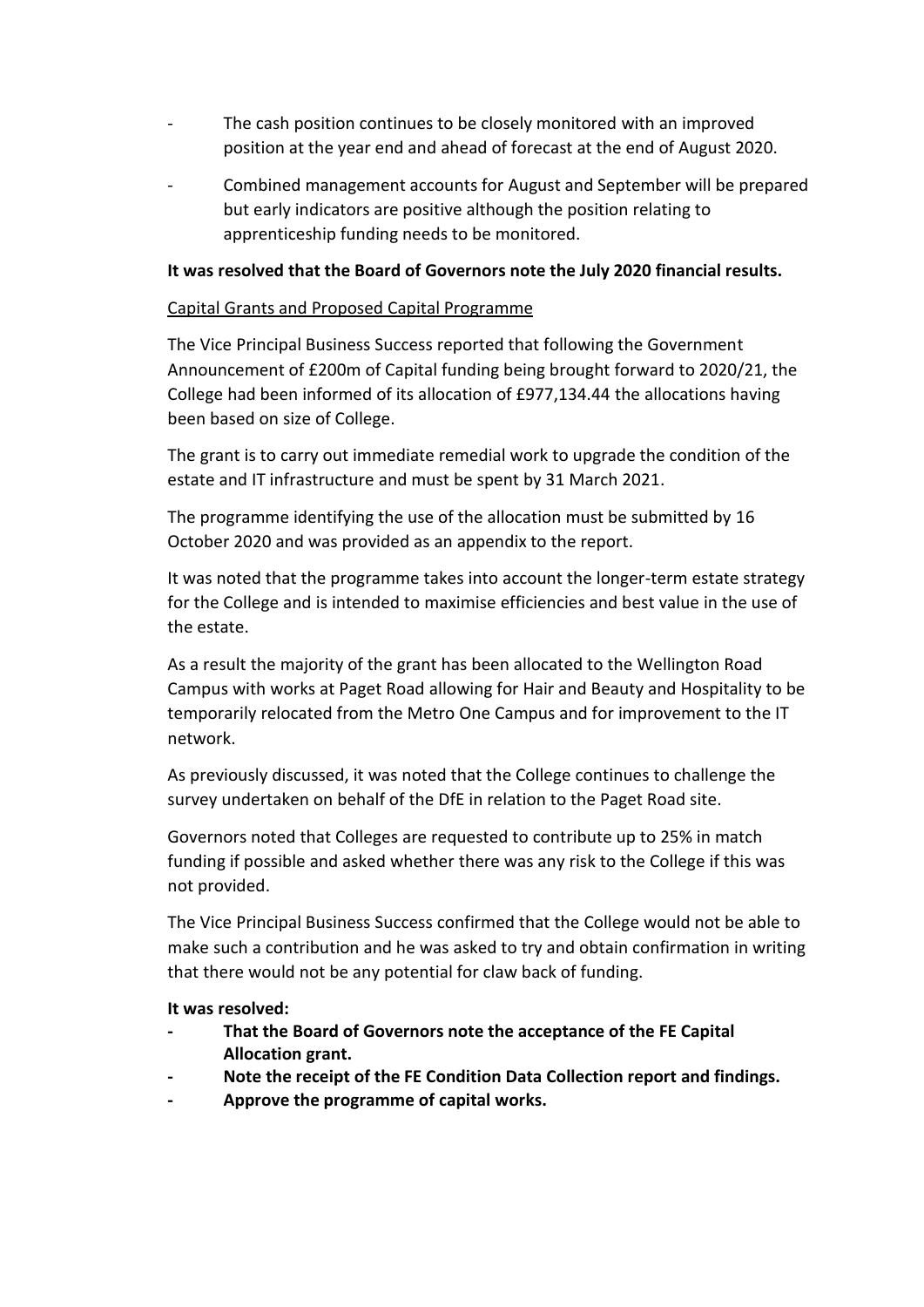### Waste Tender Services

The Vice Principal Business Success presented the detailed report on the procurement of the Waste Tender Services which included the evaluation of the tender submissions.

It was reported that the outcome of the tender evaluation process is the appointment of Veolia who are the current supplier of these services and Governors noted the potential savings over the three-year contractual period.

### **It was resolved:**

**- That Veolia be appointed as the suppliers of Waste Tender Services for a contract period of three years with an option to extend for a further two years (one year at a time) with the contract commencing on 1 October 2020.**

# **People Engagement**

# People Engagement Report 2019/20

The Principal presented the detailed report which included changes made to the HR Team during the year, the Human Resources and Payroll Strategic Measures - 2019/2020 and information relating to staff absence and turnover.

The Principal reported that staff had responded well to the changes in the structure of HR and that EMT agreed that the new structure should remain in place.

In relation to staff absence, the Principal advised that whilst the figures show that the College has a low level of absence, the Executive Management Team are collectively taking responsibility for the culture and wellbeing of staff and will be moving the discussion from consideration of the detail to 'what does that mean'.

Governors confirmed that they were pleased to see that there will be a report on Gender Pay at the meeting in October but asked whether a report would be published on the Ethnicity pay gap. This would help the Board to understand the position of staff and the Principal confirmed that this would be given further consideration.

# **Governors thanked the College staff for their efforts in very challenging circumstances and noted the developments in HR.**

### Annual Health and Safety Report 2019/20

The Principal presented the report which outlined activity in relation to Health and Safety at the College in 2019/20.

It was noted that the College had not been subject to any statutory enforcement action between August 2019 and July 2020.